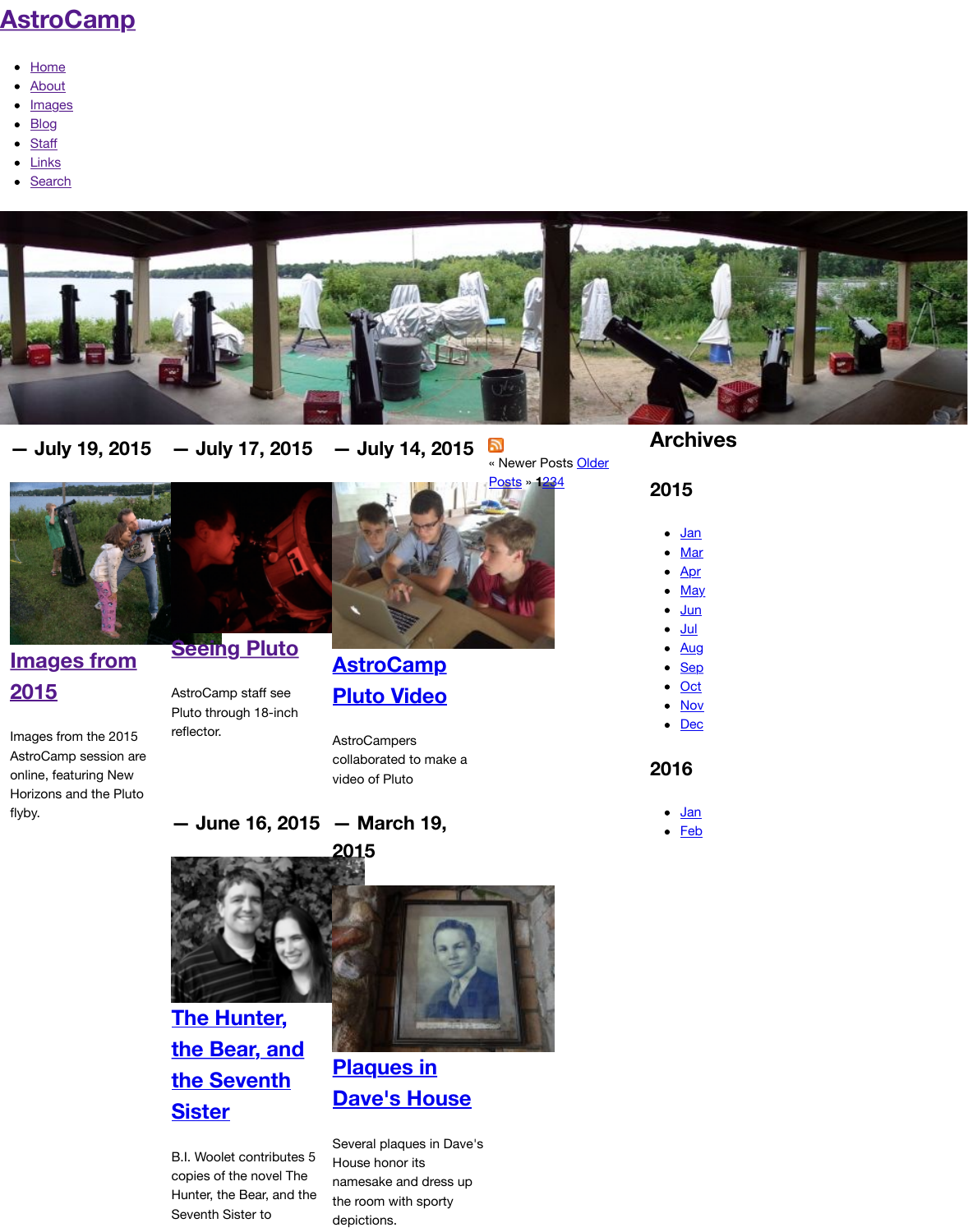#### **— February 11, 2015 — January 23, 2015 — December 2, 2014**





### **Getting Ready for Pluto**

AstroCamp counselor Linda Marks explains the July 2015 flyby of Pluto by the New Horizons spacecraft at Science Alive.

AstroCamp will be at the 2015 Science Alive at SJCPL on Feb. 7, with info about New Horizons' flyby of Pluto during AstroCamp…



## **AstroCamp Flyer Debuts**

The new AstroCamp flyer for 2015 now features YMCA branding.

**— November 8, [2014](http://www.astrocamp.us/index.php/blog/getting-ready-pluto/)**

**— November 8, 2014**



#### **YMCA CAMP EBERHART JMMER 2015 ER AWAITS!**



**[Bamboo](http://www.astrocamp.us/index.php/blog/astrocamp-flyer-debuts/) [Colors](http://www.astrocamp.us/index.php/blog/astrocamp-flyer-debuts/)**